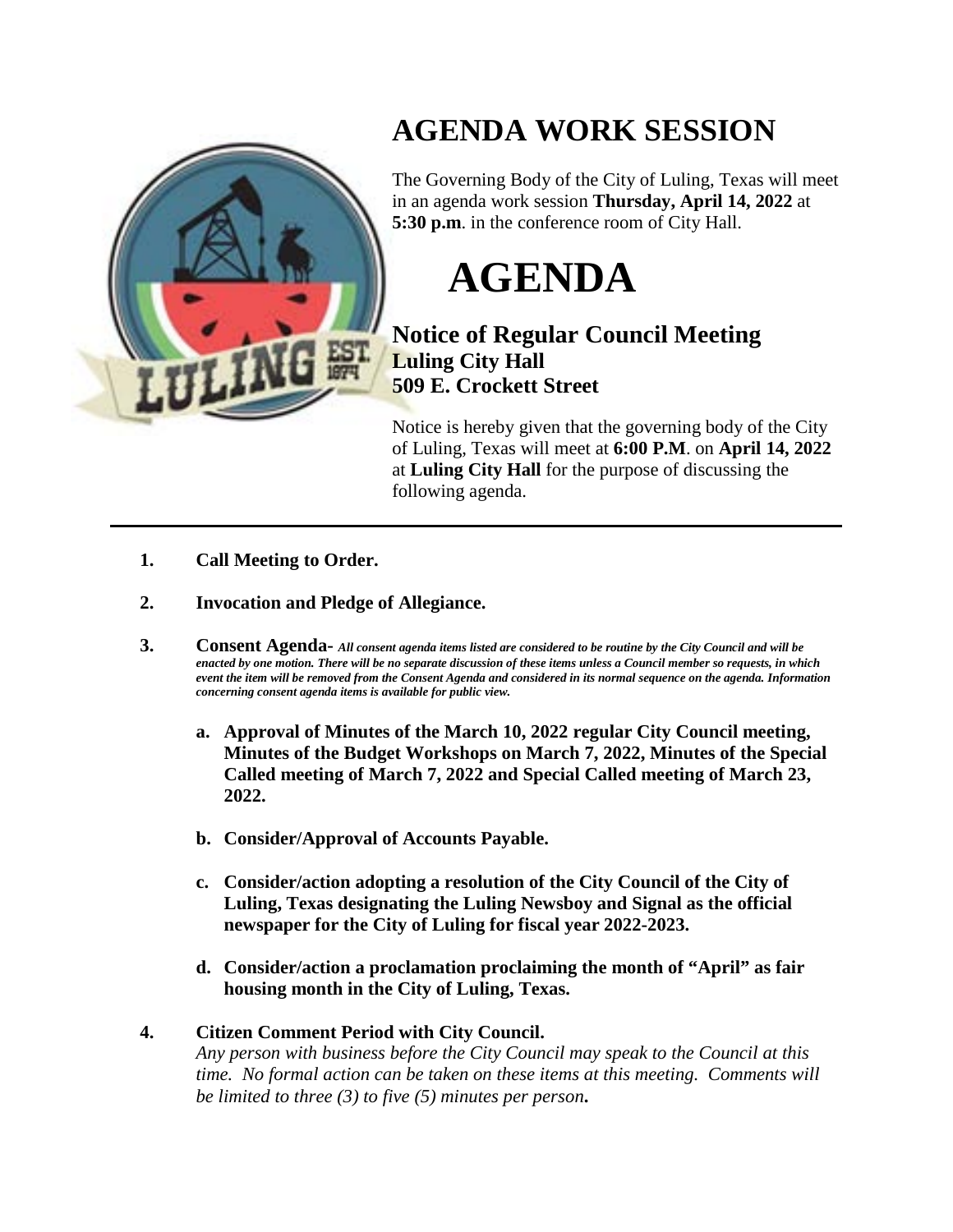- **5. Consider/action approval proposed festival layout and proposed street closures Luling Watermelon Thump Association.**
- **6. Consider/action approving the Luling Economic Development budget for fiscal year 2022-2023.**
- **7. Consider/action reappointing CJ Watts, James Rougeou and Gilbert Guerrero to the Economic Development Corporation Board for a two year term.**
- **8. Consider/action adopting proposed Library hours of operation.**
- **9. Consider/action a recommendation from Planning and Zoning Commission in regards to a subdivision by Sidronio & Maria Hernandez in a (MH) Manufactured Home Dwelling District, for a total of 3 residential lots. The property is located at Aransas Ave., Luling, Tx. 78648 , on a tract of land with the legal description of A102 Floyd, Adolphin, Acres .47 (PID 25595) Luling, Caldwell County, Texas.**
- **10. Consider/action amending ordinance 2011-O-08, Section 110-11 of the Luling Code Water rates.**
- **11. Consider/action amending ordinance 2011-O-09, Section 110-12 of the Luling Code Sewer rate.**
- **12. Consider/action a resolution of the City Council of the City of Luling, Texas, authorizing the procurement of professional services for implementation of U.S. Department of Commerce, Economic Development Administration EDA projects for City of Luling, Texas - Improvements and Expansion to Industrial Park and authorizing the Mayor to act as the City's Executive Officer and Authorized Representative in all matters pertaining to the execution of contracts for professional services.**
- **13. Consider/action amending ordinances of the City Council of the City of Luling, Texas building ordinances, Chapter 22 Building and Building Regulations of the Code of Ordinances.**
- **14. Police Department Monthly Activity Report.**
- **15. Executive Session: The City Council will conduct an Executive Session In accordance with the Government Code §551.087- Deliberation regarding Economic Development-(Buc-ees).**
- **16. Reconvene into Regular Session and Consider Action, if any on Items discussed in Executive Session.**